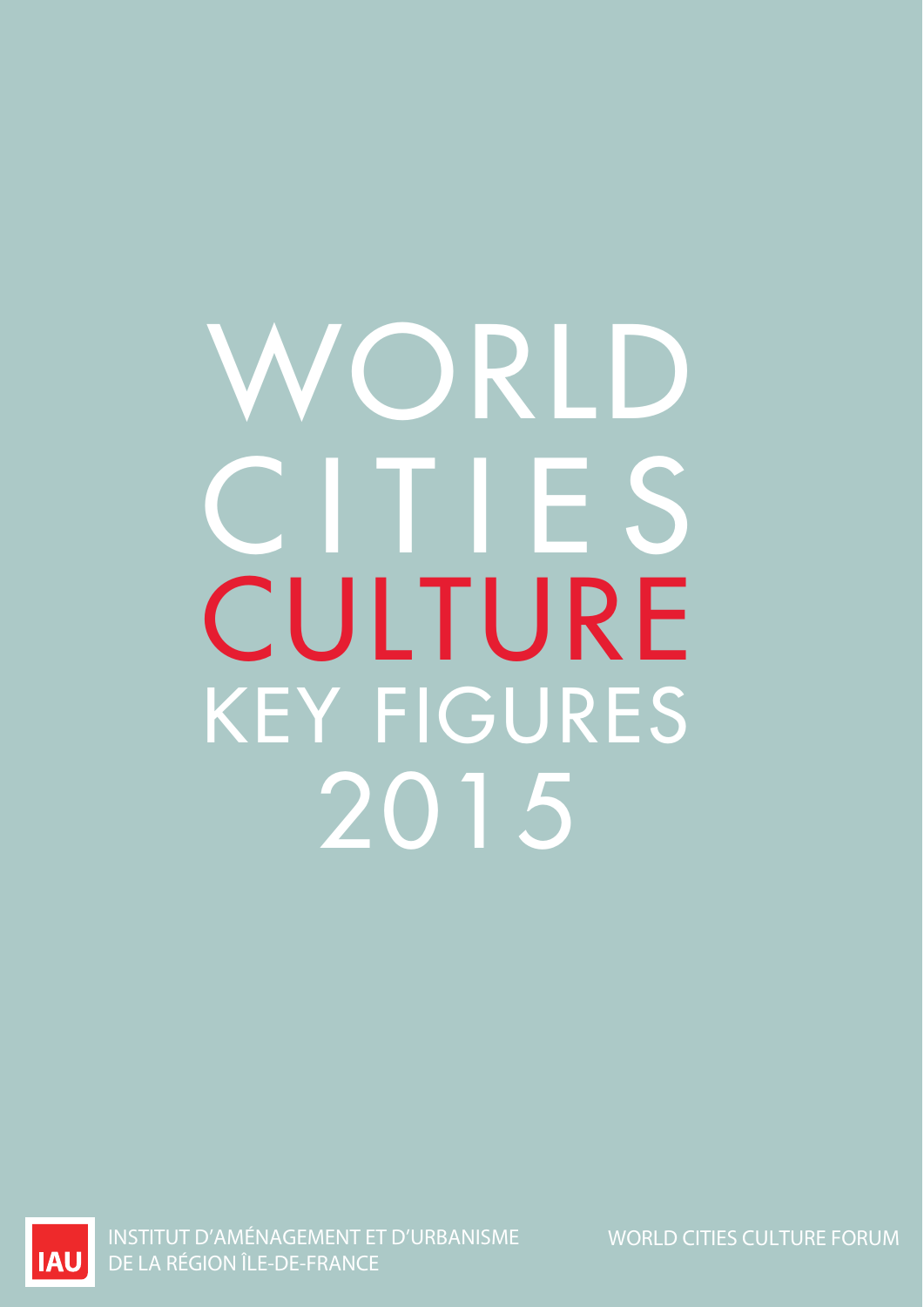## WORLD CITIES CULTURE Key Figures 2015

Following the publication of the World Cities Culture Report 2015, the IAU îdF publishes the main key figures of culture and economy in major world cities. They are used to compare, using common indicators, strengths and opportunities of large cities in terms of supply and cultural attractiveness. The Paris Île-de-France region is well recognized as a leading creative metropolis. Cultural diversity, both in terms of supply and demand, is one of its characteristics. Thus, it features prominently in several areas with 300 cinemas (of which half are arthouse cinemas), 1,100 libraries, 313 museums, 353 theatres, 1,150 art galleries, more than 33,000 concerts, 360 festivals.

The data come from the World Cities Culture Report 2015 conducted by BOP Consulting as part of the international network World Cities Culture Forum. The IAU îdF brings expertise on cultural and creative ecosystem, and coordinates the project for the Paris Île-de-France region.

World Cities Culture Forum Mayor of London BOP Consulting

Project coordination "World Cities Culture Key Figures" Carine Camors, IAU Ile-de-France Odile Soulard, IAU Ile-de-France

Graphic design Praline

Layout Carine Camors, IAU Ile-de-France

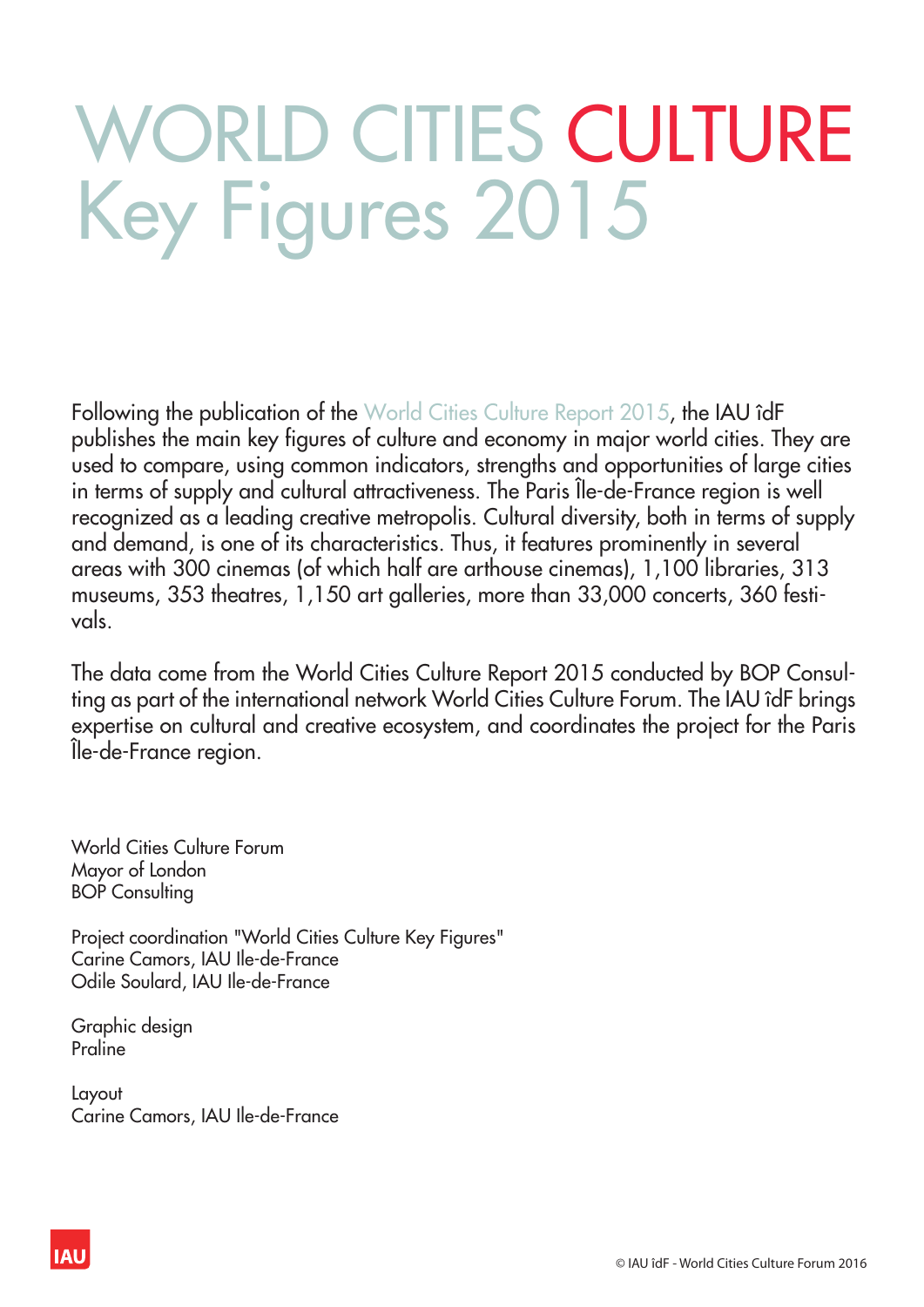# Paris Île-de-France



**IAU** 

International Tourists per Year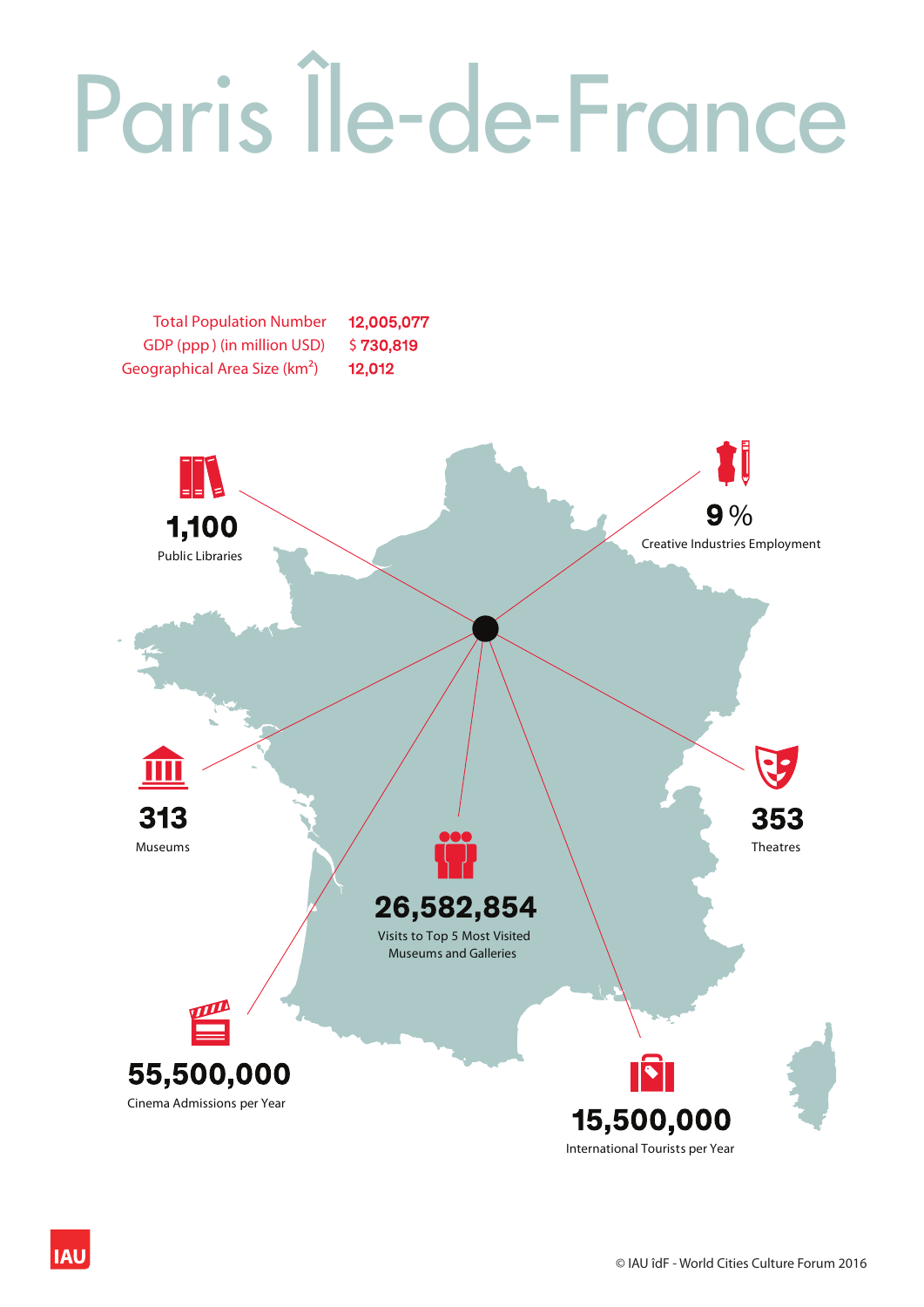#### Cultural Infrastructures



**IAU**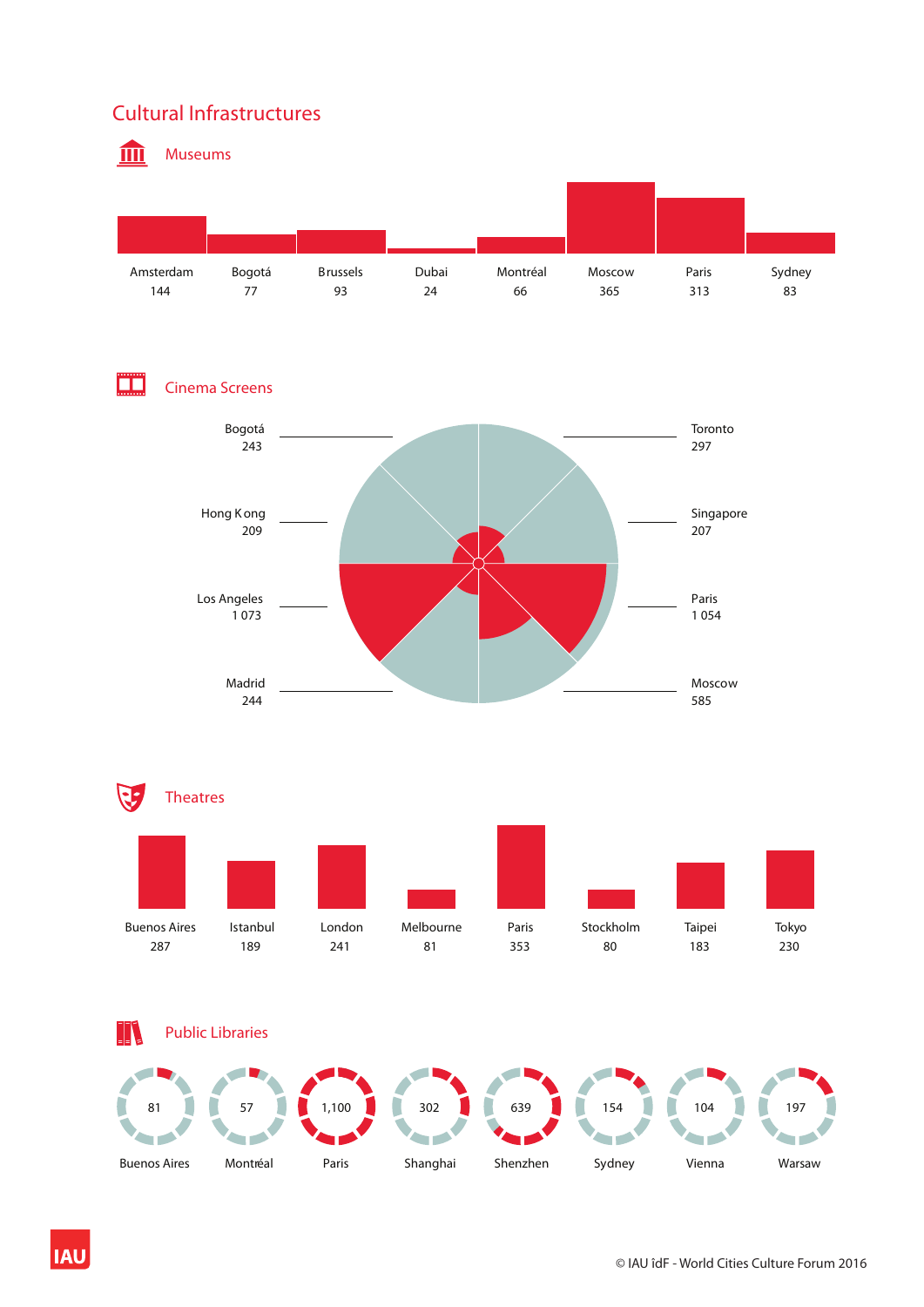

**IAU**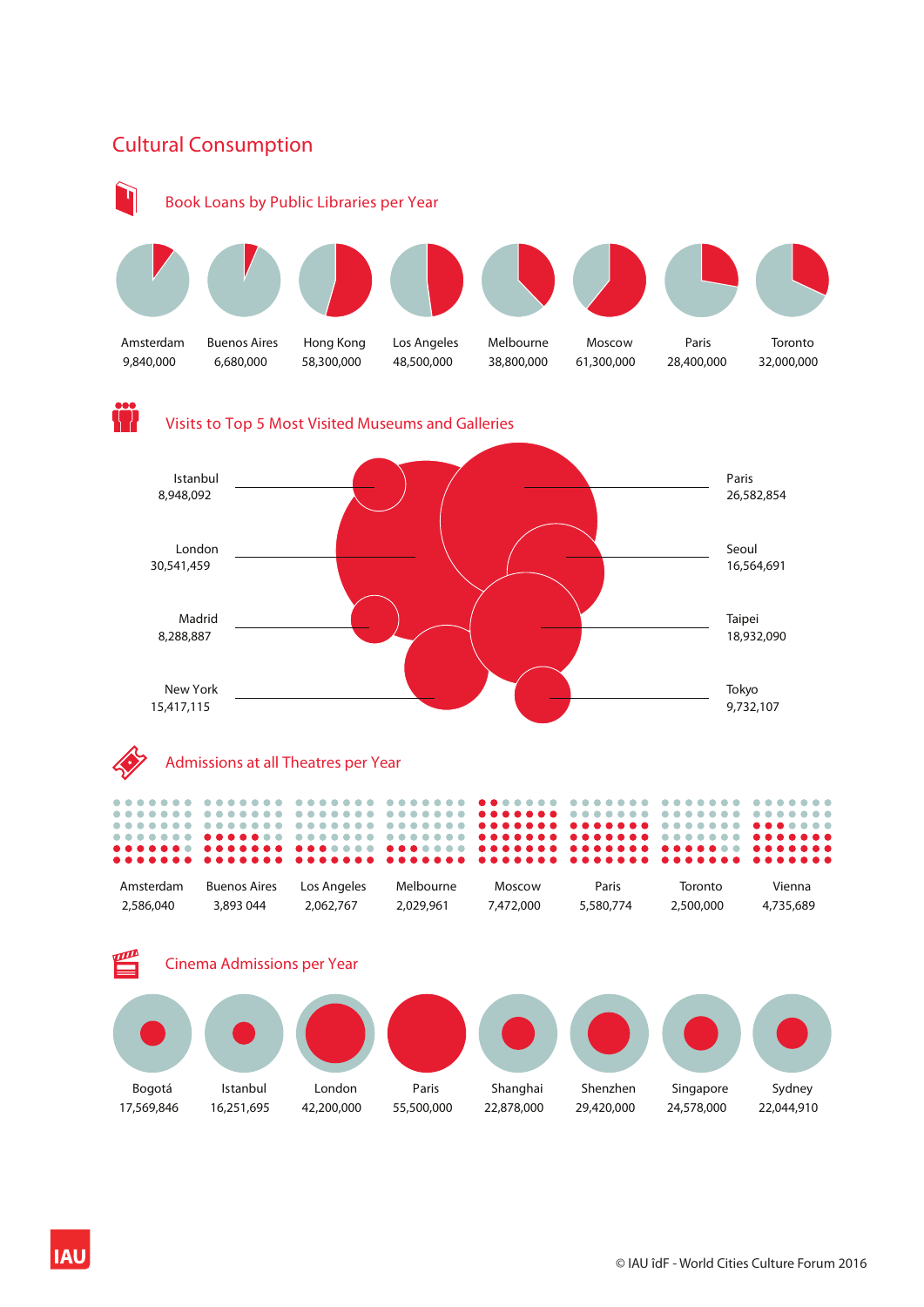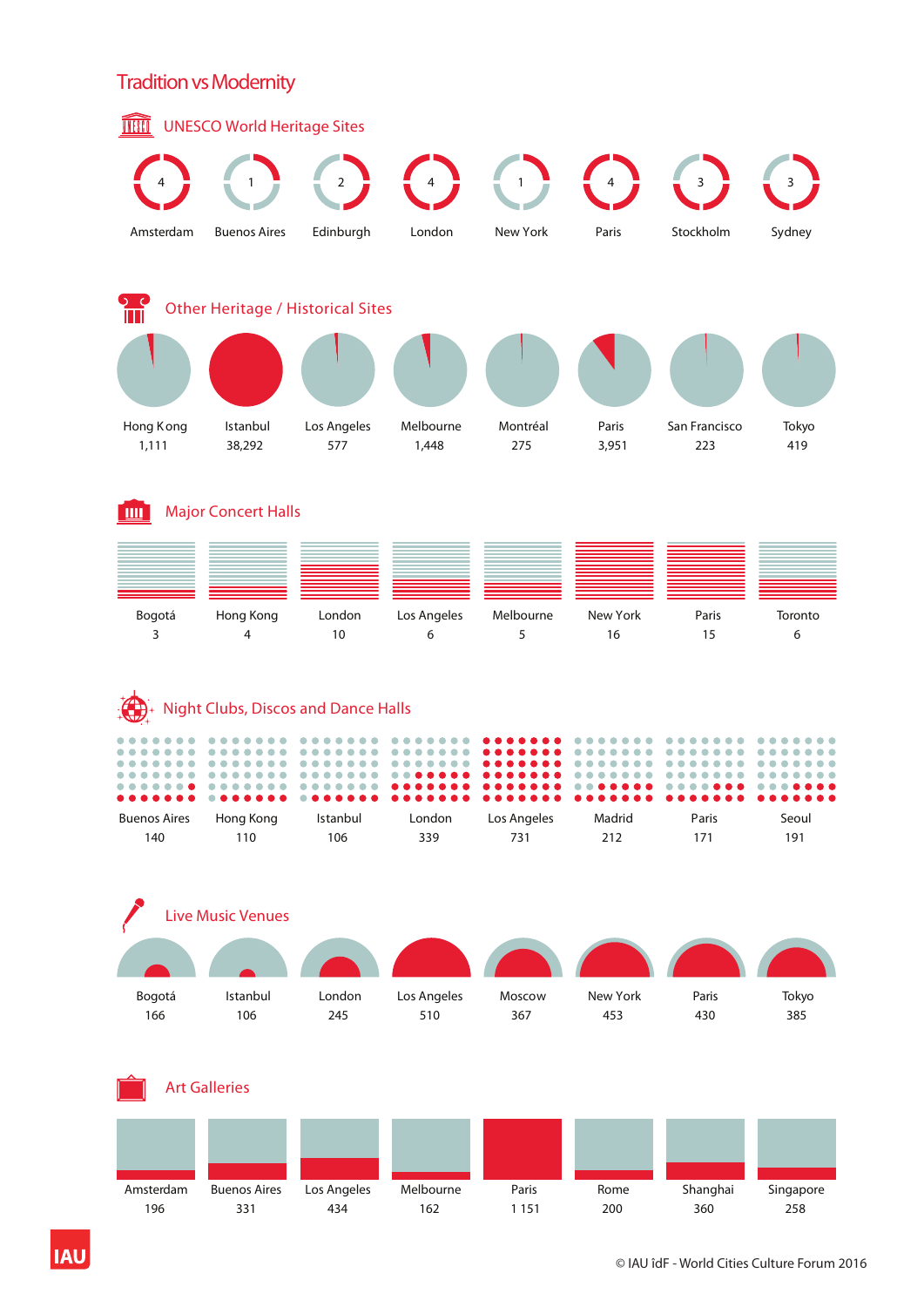### Quality of Life









| Amsterdam | <b>Buenos Aires</b> | Istanbul | Melbourne | Moscow | Paris | Sydney | Toronto |
|-----------|---------------------|----------|-----------|--------|-------|--------|---------|
| 350       | Q۵                  |          | 256       |        | 360   |        | 203     |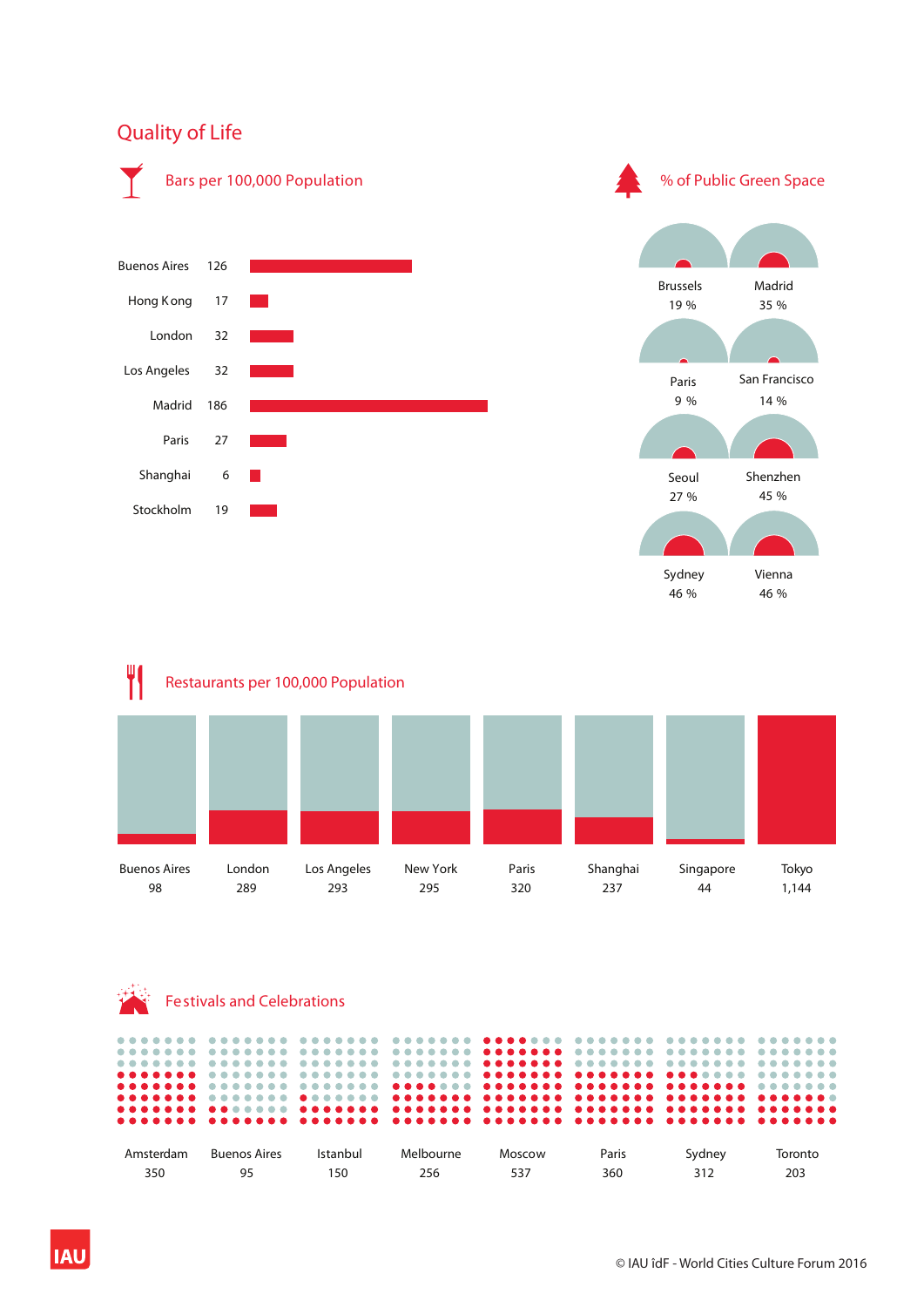### **Connectivity**



#### International Students Studying in the CitySî



#### lgl International Tourists per Year

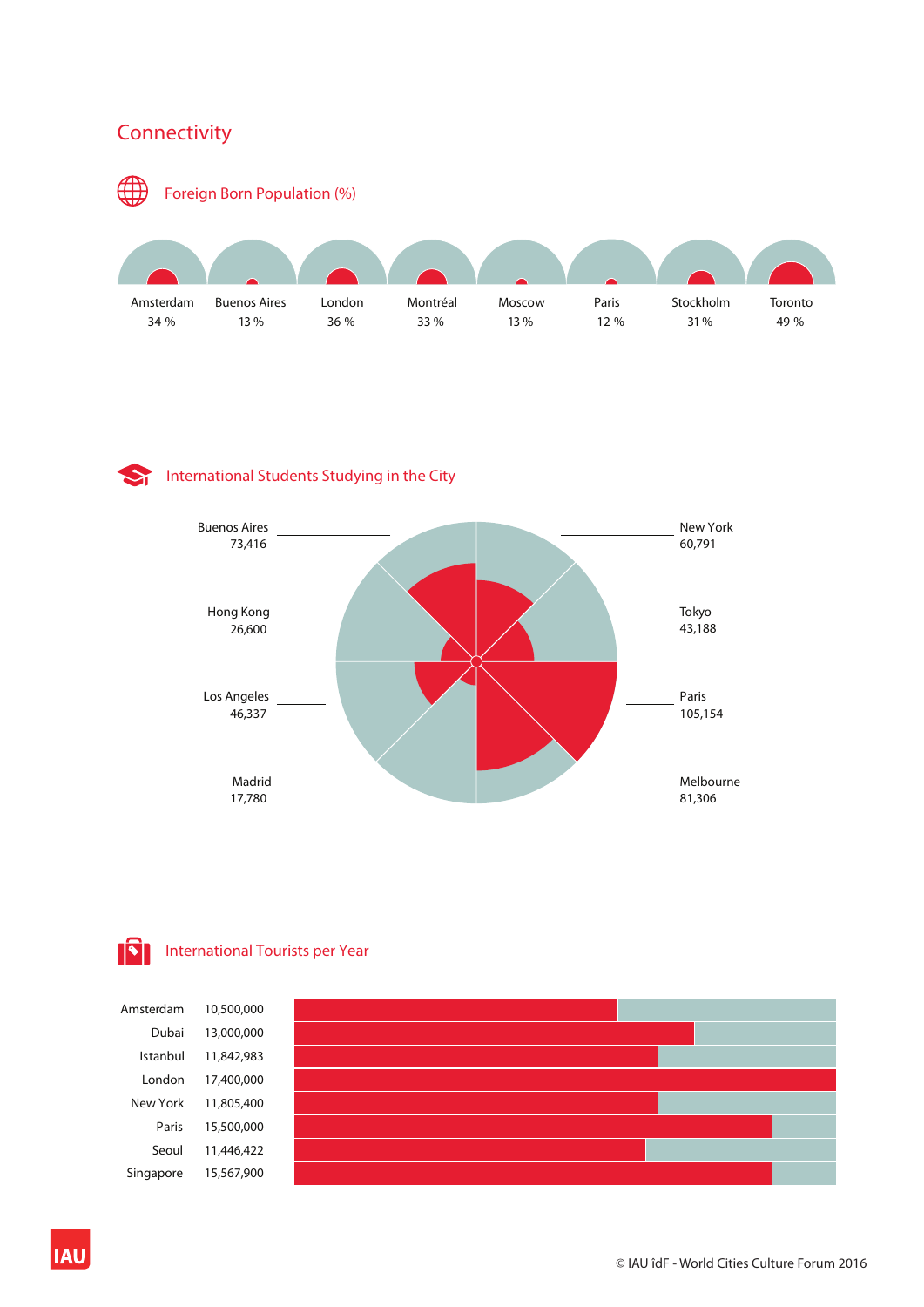

WORLD<br>CULTURE<br>CULTURE<br>FORUM